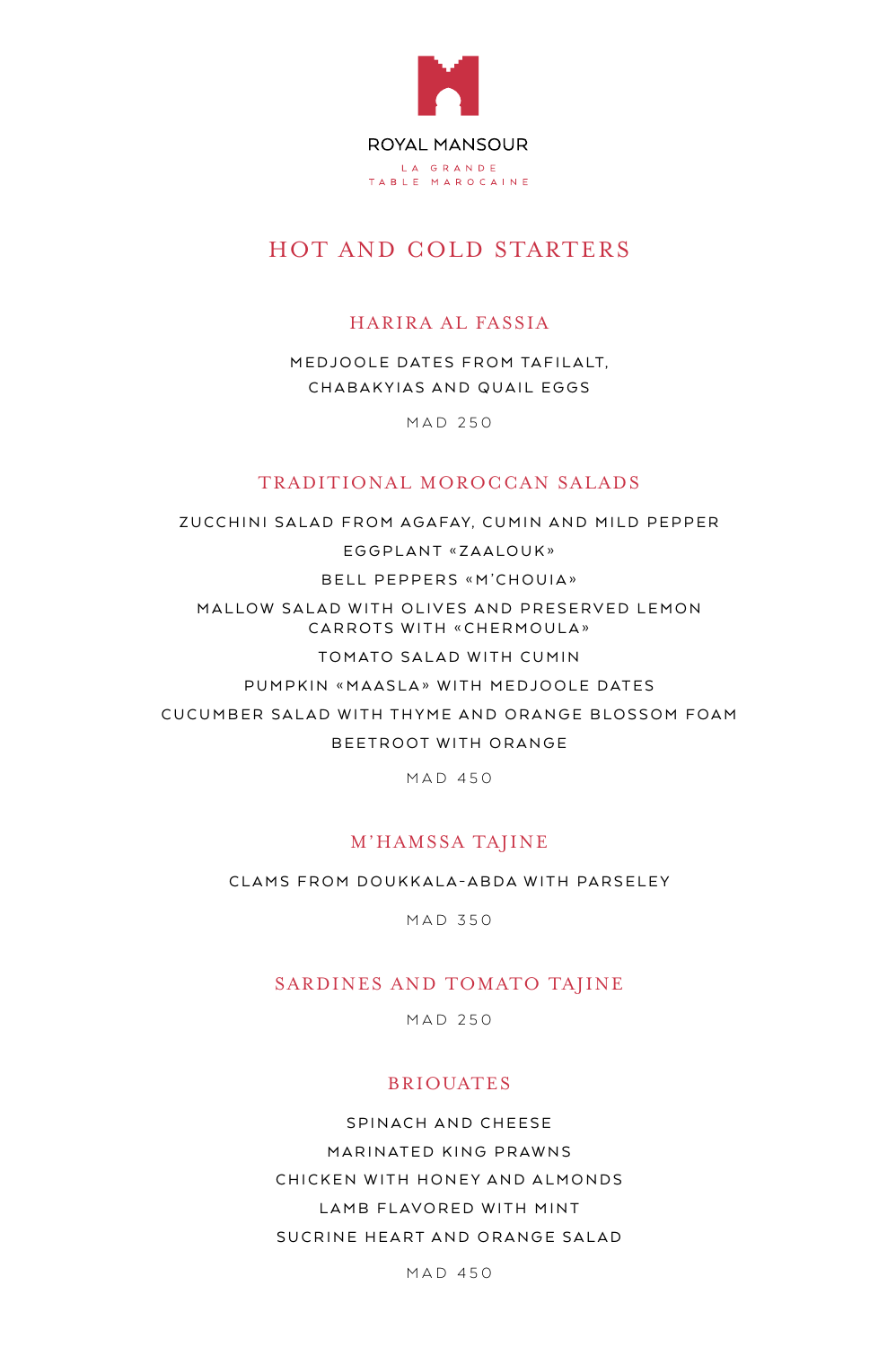

## VERMICELLI SEFFA MEDFOUNA VEAL FROM DOUYET FIELD, WITH ALMONDS AND APRICOTS

**MAD 350** 

## ROYAL MANSOUR PIGEON PASTILLA

500 MAD

—

## SHELLFISH AND FISH

#### ROYAL MANSOUR SEAFOOD «CHOWAYA»

LOBSTER, SPINY LOBSTER, KING PRAWNS, CUTTLEFISH FROM DAKHLA BAY AND CLAM TAJINE WITH TOMATOES

(MAD 3 900 FOR TWO)

## BLUE LOBSTER FROM OUALIDIA WITH CUMIN AND PRESERVED LEMON

ORANGE BLOSSOM HOT JELLY AND TOMATO WITH CINNAMON

MAD 1 100

#### SEAFOOD PASTILLA

PARSLEY AND LEMON SALAD

(MAD 1 300 FOR TWO)

#### TURBOT AND SPIDER CRAB «M'BAKHAR»

VEGETABLES SIMMERED IN SAFFRON

MAD 720

#### «TÉTOUANAISE STYLE» OVEN COOKED FISH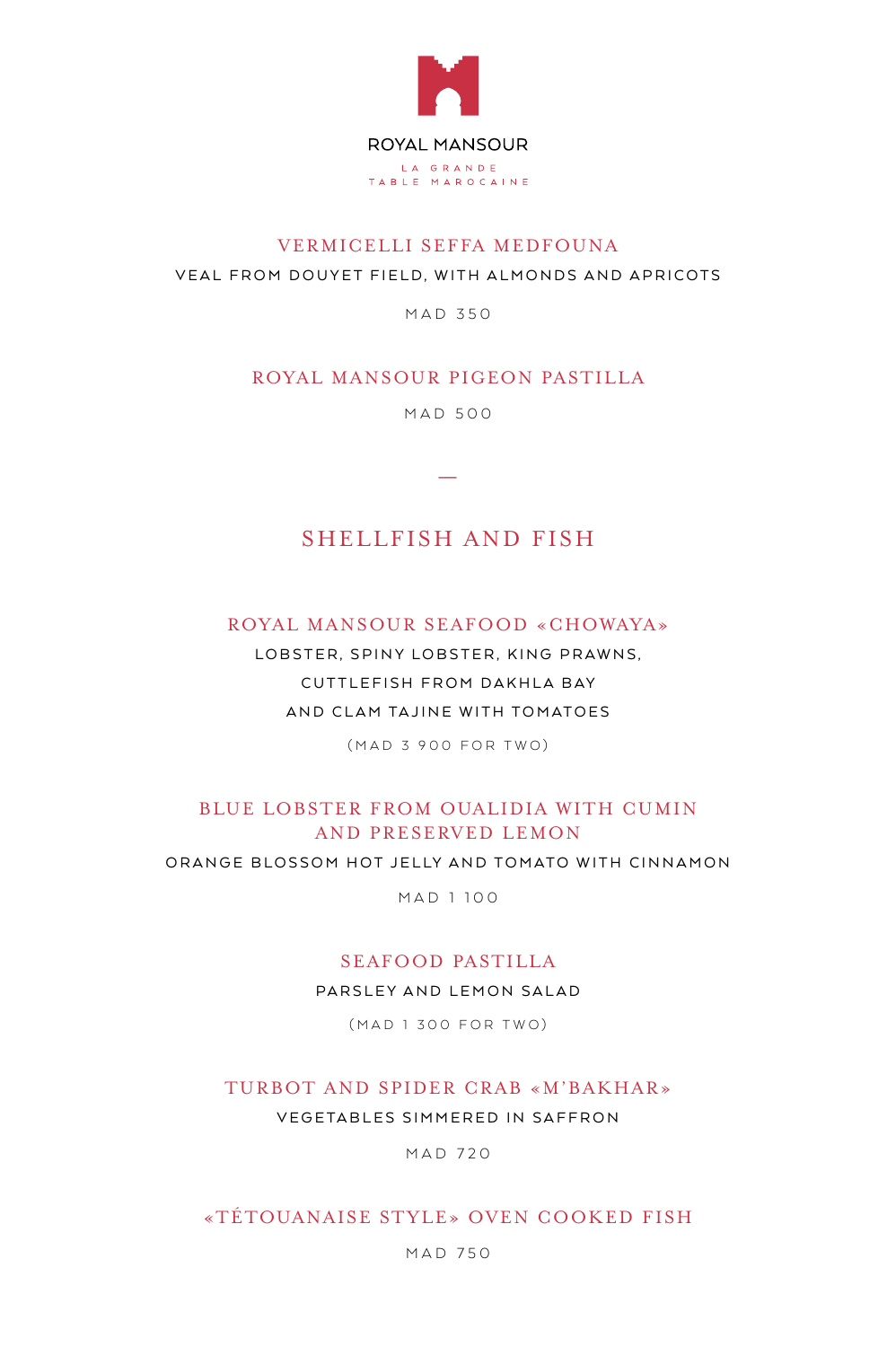

# POULTRY AND MEATS

## SPRING CHICKEN «M'QUALLI»

#### PRESERVED LEMON, ONIONS AND PURPLE OLIVES

MAD 500

#### TAJINE OF LAMB FROM BÉNI MELLAL

EL MAOUI APRICOTS, GREEN ALMONDS FROM OURIKA

500 MAD

## LAMB SHOULDER « MÉCHOUI »

SEVEN VEGETABLE COUSCOUS

(MAD 1 200 FOR TWO)

## BRAISED VEAL SWEETBREAD

GRILLED VEGETABLES FROM OUR GARDENS

**MAD 800** 

#### DOUKALI BEEF CHEEK COUSCOUS WITH SEVEN VEGETABLES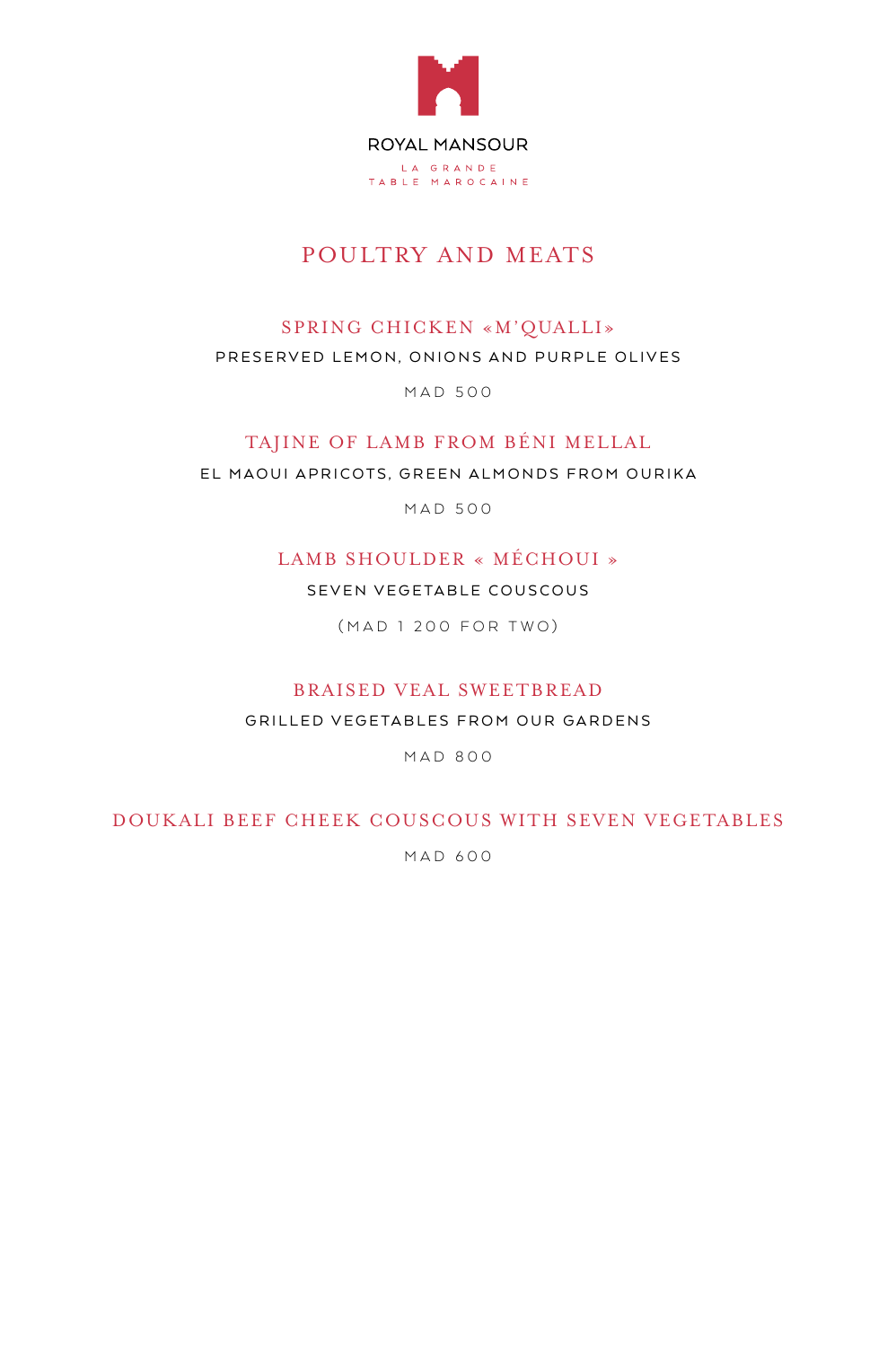

# DESSERTS

## ROYAL MANSOUR ORANGE PEARLS

DATES, MINT AND CINNAMON

MAD 250

## PASTILLA WITH ORANGE BLOSSOM FLAVORED MILK

CARAMELIZED ALMONDS

MAD 250

## MILK CREAM PASTILLA

CARAMELIZED DRIED FRUITS

MAD 250

## STRAWBERRY TAJINE

ROSE SORBET

**MAD 250** 

#### FROSTED WATERMELON WITH MINT

STRAWBERRY FROM OURIKA AND YOGURT SORBET WITH CUMIN

**MAD 250** 

## CHOCOLATE MOUSSE, WITH ARGAN OIL AND PRESERVED LEMON AM LOU ICE CREAM